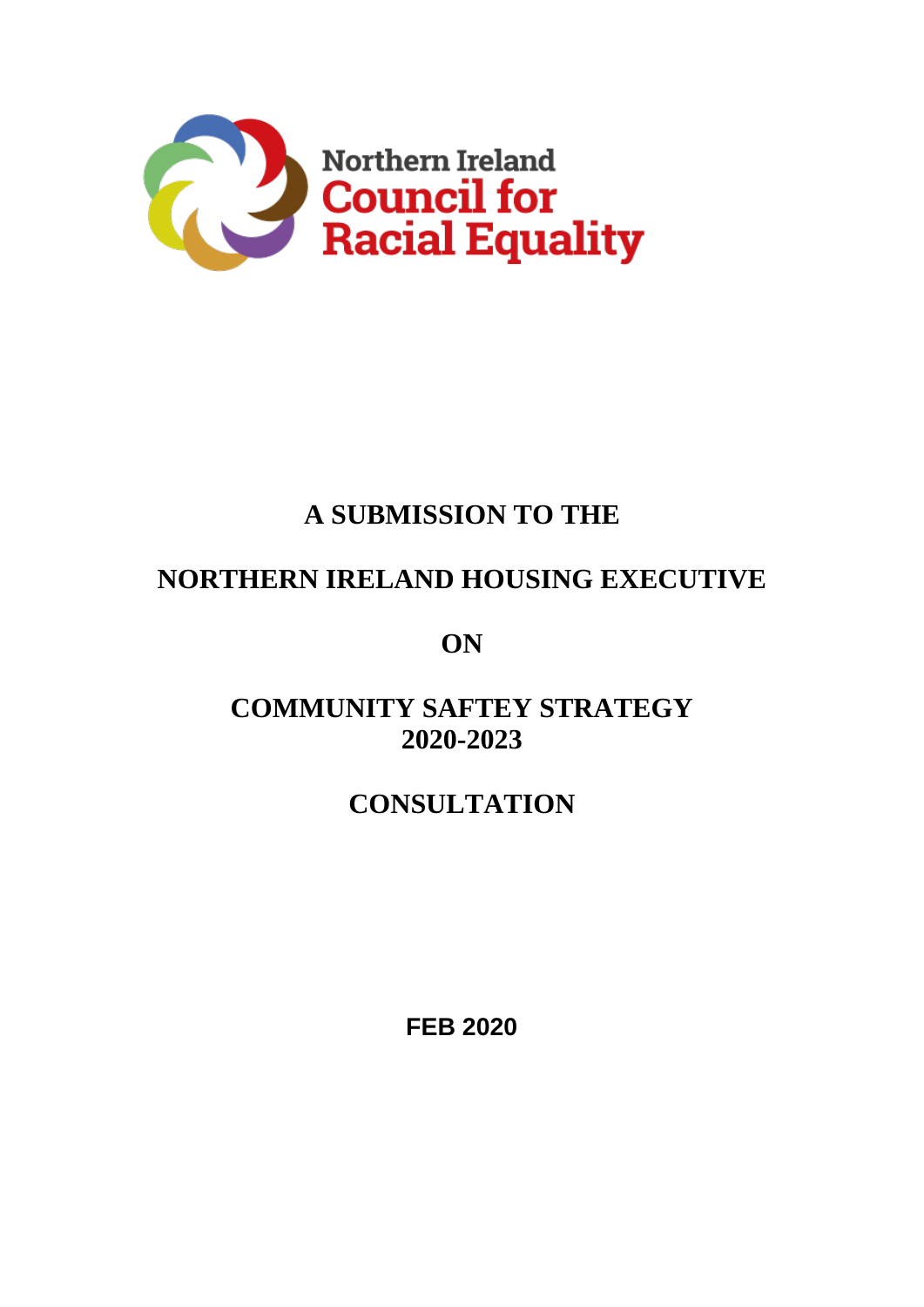#### **1. Introduction**

- 1.1The Northern Ireland Council for Racial Equality (NICRE) was officially set up on 27 February 2017 when the previous NICEM, the Northern Ireland Council for Ethnic Minorities was under voluntary administration on 7 November 2017 due to cash-flow crisis. Ethnic minority groups strongly feel that the loss of NICEM is a setback on the policy work gained over the last two decades. After reflections and meetings, they are determined to continue the policy work previously by NICEM.
- 1.2We welcome the publication of the consultation document "Community Safety Strategy 2020-2023" and at the same time we have serious concerns that prevention of anti-social behavior is the only cornerstone of the Community Safety Strategy 2020-2023. For the Department of Justice (DoJ) and the Police Service of Northern Ireland (PSNI), anti-social behavior is one of the many issues of the community safety. Their main focus is on reduce the hate crime across all affected groups, in particular sectarian, race and Islamophobia. Therefore, anti-social behavior is not equivalent to hate crime nor the only issue within the Northern Ireland Housing Executive's Community Safety Strategy 2020-2023. We would like to request the NIHE to scoping issues that based on hate crime within the community, in particular those racial, sectarian and Islamophobia hate crime within the management and control of the NIHE.
- 1.3Under the Race Relations (NI) Order 1997 and subsequent Regulations (RRO) the NIHE must make sure that their duty is discharged by taking action or actions to any third party who are both tenant and perpetrators of racial and religious discrimination, harassment and racist and sectarian attacks within their management and control. It also makes sure that the victim who is also the tenant to get support from NIHE to redress her/his alleged racial and religious discrimination, harassment and racist and sectarian attacks in order to discharge its duty under the RRO.
- 1.4In viewing the current Independent Review of Hate Crime law in Northern Ireland which will shape up the current law that has less protection than in any part of the UK and the political hot-potato of sectarian hate crime during parade seasons and scoping the issues on hate crime as suggests in paragraph 1.2 for further consultation on its impacts towards our society.
- 1.5We also suggest to put "hate crime and anti-social behavior" to replace "antisocial behavior" in the entire document of this consultation.

#### **2. COMMUNITY SAFETY STRATEGY 2020-2023**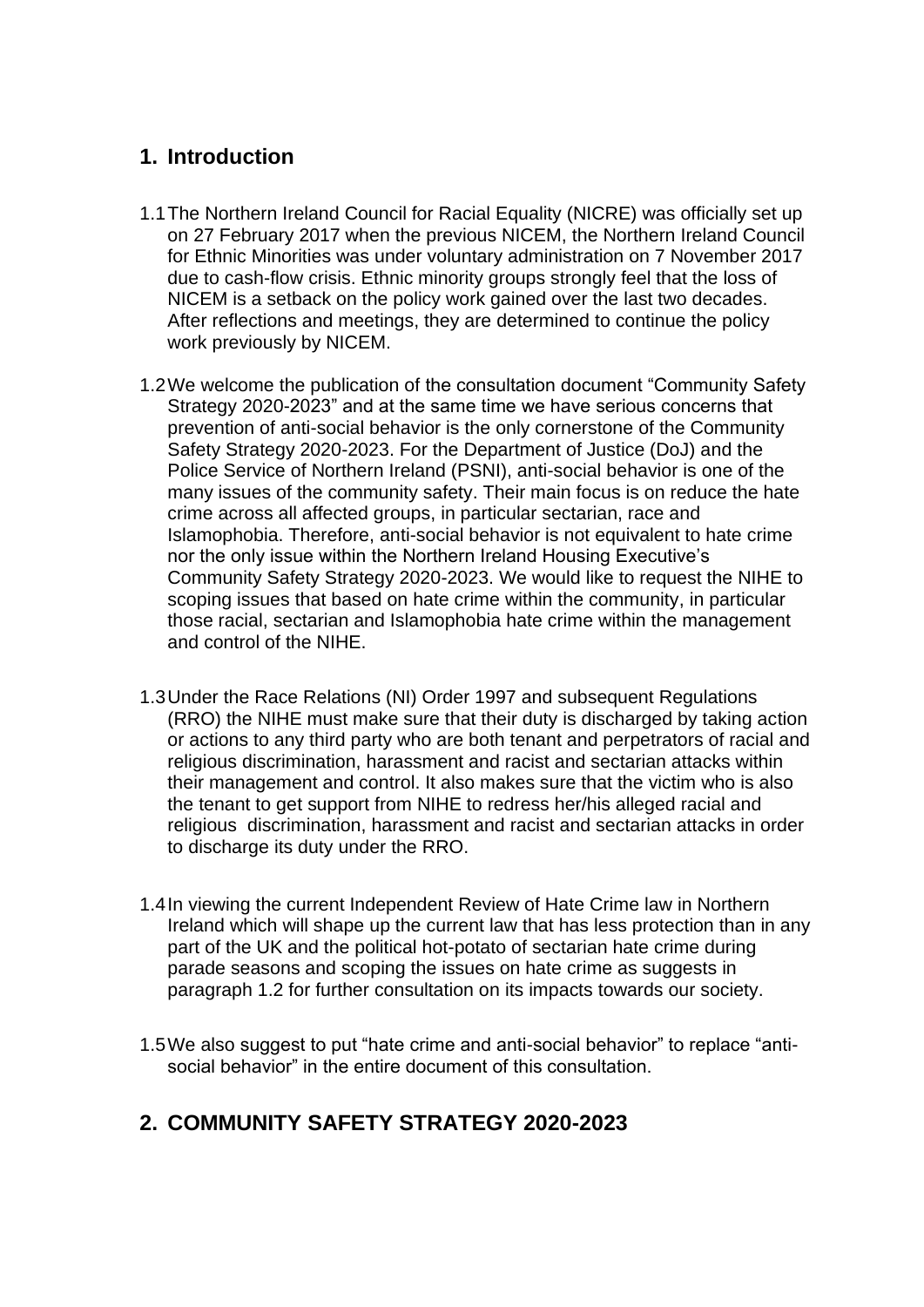- 2.1We endorse the approach in the 2020-2023 Strategy: "This Strategy focuses on the importance of working together to realise change and highlights the important role that the Community play. Ultimately the aim is to empower communities, build greater community confidence, raise community safety awareness and improve support to those who are vulnerable within our communities." (p.4)
- 2.2In order to empower black and minority ethnic (BME) community build greater community confidence, raise community awareness and improve support, we suggest as highlighted in our submission to the recent Customer Support and Tenancy Sustainment Strategy that the NIHE should consider set aside capacity building funding programme for BME groups which is led by local ethnic minority, not by the local white to build incremental from equal partnership working with local groups to tackle racial and religious discrimination, harassment, racist and sectarian attacks as well as anti-social behavior. Their role is to promote reporting of hate crime and anti-social behavior as well as support victims by sign-posting to the current victim support programme under PSNI that co-ordinated by Victim Support NI. Another aspect of capacity building is to build their capacity to bid project and work with local groups to tackle racism and anti-social behavior on the ground.

#### **3. Legislative Authority & National Picture**

- 3.1As highlighted at Introduction on the current review of hate crime law in Northern Ireland, NIHE should consider what power do they need when remove flags, symbols, image, etc. in their housing estate or controlled areas. This should form part of the Action Plan in consultation with all tenants and key stakeholders, including vulnerable groups under Section 75 duty.
- 3.2 Under the Race Relations (NI) Order 1997 and subsequent Regulations (RRO) the NIHE must make sure that their duty is discharged by taking action or actions to any third party who are both tenant and perpetrators of racial and religious discrimination, harassment and racist and sectarian attacks within their management and control. It also makes sure that the victim who is also the tenant to get support from NIHE to redress her/his alleged racial and religious discrimination, harassment and racist and sectarian attacks in order to discharge its duty under the RRO.
- 3.3Community Planning

We acknowledged the active roles play by NIHE in the entire Community Planning process with various agencies working in partnership to tackle education, health, community safety, etc. policy issues.

3.4Race Relations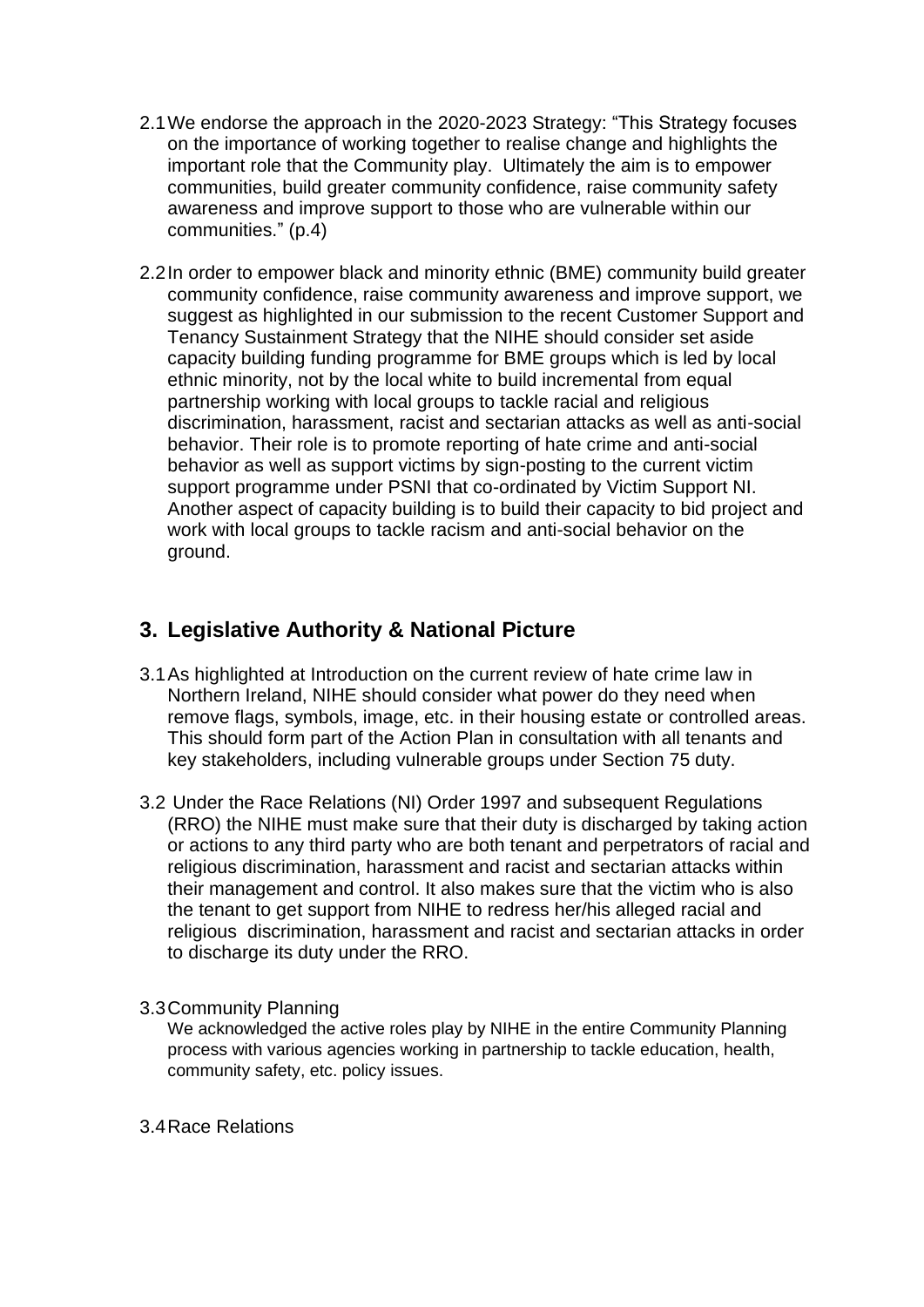There is a typo on "The Equality Strategy for Northern Ireland 2015-2025". It should be "**Racial Equality Strategy for Northern Ireland 2015-2025**". The Strategy also have the following aims which are relevant for NIHE:

- Equality of Service Provision
- Participation
- Social Cohesion
- Capacity Building
- Cultural Identity

In the Summary of the Proposed Action under the Strategy, it includes review of the current Race Relations law, Review Fair Employment law, ethnic monitoring, etc. which are relevant to the NIHE.

At the **Conclusion Observations of the UN Committee on Racial Discrimination** in August 2016, "the Committee expresses concern that data are neither collected systematically in all fields where racial discrimination exists, nor uniformity across the State party's jurisdiction, most notably in Northern Ireland…. It is also concerned at the lack of systematic and effective use of data to develop policies to tackle racial discrimination, and notes that initiatives such as "2020 Vision" are not based on objective baseline assessment. (para. 13, CERD/C/GBR/CO/21-23). The Committee further recommended that

"Given the importance of collecting accurate and updated disaggregated data to develop effective policies to combat racial discrimination and to monitor the impact of measures taken, the Committee recommends that the State party ensure that the governments of Northern Ireland, Scotland, Wales, the British Overseas Territories and the Crown dependencies systematically collect and publish disaggregated data on the enjoyment of rights by members of ethnic minorities in all fields of life, and to include such information in the next periodic report. The Committee also recommends that the State party:

- a) Carefully review the impact of existing policies and programmes aimed at promoting integration so as to ensure that they do not constitute indirect discrimination;
- b) Consider adopting a detailed action plan with concrete targets, monitoring mechanism and sufficient resources, including temporary special measures, to secure adequate advancement of certain ethnic groups to ensure that persons belonging to such groups are able to enjoy their rights on its equal footing, taking into account the Committee's general recommendation NO. 32 (2009) on the meaning and scope of special measures in the International Convention on the Elimination of All Forms of Racial Discrimination." (paragraph 14, CERD/C/GBR/CO/21-23)